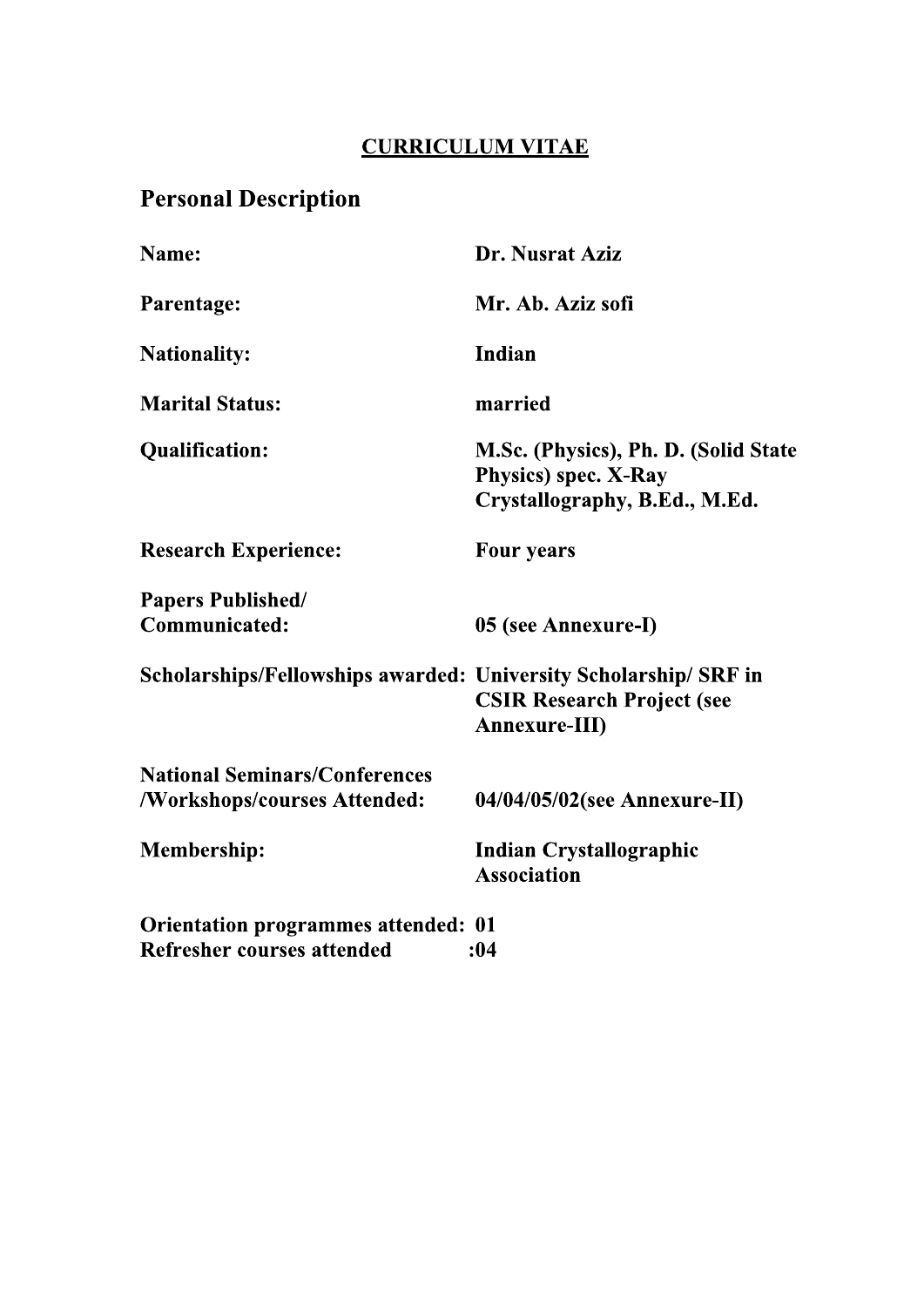### **List of Research Papers Published/Accepted for Publication/Communicated**

- 1. Rajnikant, Dinesh, Mousmi, Nusrat Aziz and Babu Varghese "Structure analysis of  $3\beta$ -acetoxy-12-keto-(25R)-5 $\beta$ -spirostanyl acetate" Indian Journal of Physics, Vol. 79, No. 3., 2005. [India]
- 2. Rajnikant, Dinesh, Mousmi and Nusrat Aziz "X-ray structure analysis of  $3\beta$  hydroxy-4 (1,4-oxazin-4-yl)-Cholestane  $(C_{31}H_{54}NO_2)$ " Crystallography Reports: Vol. 53, No. 7, pp. 1119-11123, 2008.

[Russia]

3. Rajnikant, Dinesh, M. Mushfiq, Mahboob Alam, Azhar U. Khan and **Nusrat Aziz** Synthesis and Structure determination of 7a-Aza-B-homostigmast-5-eno[7a,7-d] tetrazole-3ß-chloride"

Journal of Chemical Crystallography: Vol. 36, no. 12., 2006

 $\ldots$  [USA]

- 4. Rajnikant, Dinesh, Kamni and Nusrat Aziz "Crystallography of Some Steroidal Derivatives And Their Comparative Analysis With Emphasis on Hydrogen Bonding. Proc. Nat. Conf. On Advanced Technologically Important Crystals, Macmillan, 2006, P-315-320.
- 5. Rajnikant, Dinesh, B. D. Gupta and Nusrat Aziz "Crystallographic Investigation of 4-Androstene-3, 17-dione Journal of Chemical Crystallography: Vol. 39: 24-27, 2009. ... [USA]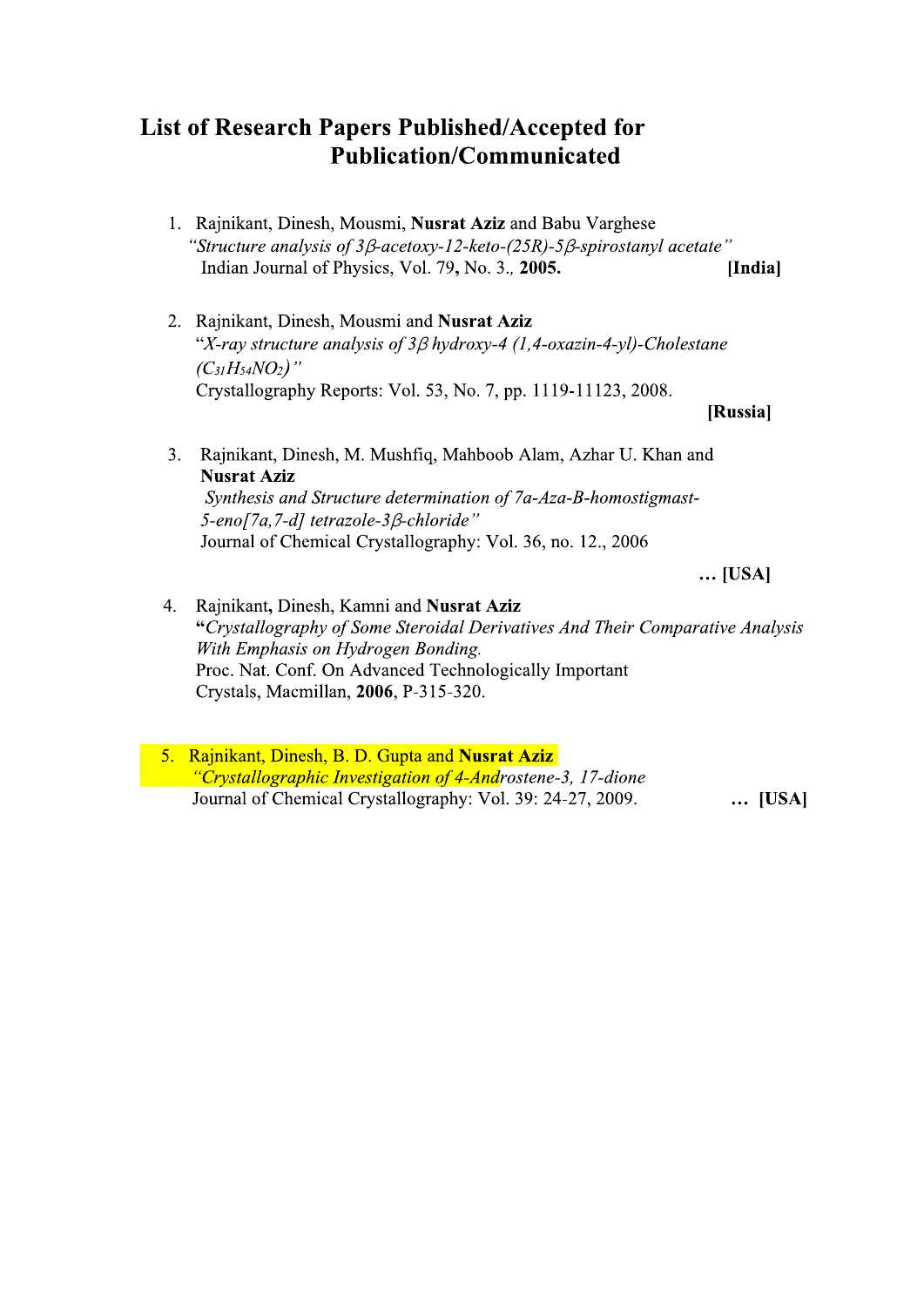### **National Conferences/Seminars/Workshops Attended**

- 1. One-day NSC Acquaintance Programme: Organized by the Condensed Matter Physics Group, Department of Physics & Electronics, University of Jammu, Jammu and Sponsored by Nuclear Science Centre, New Delhi, during 21<sup>st</sup> May 2004.
- 2. Seminar on Physics of Materials: Organized by the Condensed Matter Physics Group, Post-Graduate Department of Physics, University of Jammu, Jammu Tawi, November 24-25<sup>th</sup> 2004.
- 3. 35<sup>th</sup> National Seminar on Crystallography: Organized by National Physical Laboratory, Dr. K. S. Krishnan Road, New Delhi, India, during February 22-24<sup>th</sup> 2006.
- 4. National Conference on Recent Advances in Material Science (RAMS-06): Organized by Department of Physics, Kurukshetra University, Kurukshetra Haryana, during September 27-29th, 2006.
- 5. National Conference on Advances in Technologically Important Crystals (NC-ATIC): Organized by Department of Physics & Astrophysics, University of Delhi, Delhi, during October 12-14, 2006.
- 6. Awareness Workshop on The Facilities of UGC-DAE Consortium for Scientific Research : Organized by Department of Physics, Kurukshetra University, Kurukshetra Haryana, during December 4-5, 2006.
- 7. 36<sup>th</sup> National Seminar on Crystallography: Organized by the Department of Crystallography and Biophysics, University of Madras, Guindy Campus, Chennai, during January 22-24, 2007.
- 8. Workshop on Use of Diffraction Methods in Condensed Matter: Organized by Department of Physics & Electronics, University of Jammu & UGC-DAE Consortium for Scientific Research, Mumbai Centre, during March 7-9, 2007.